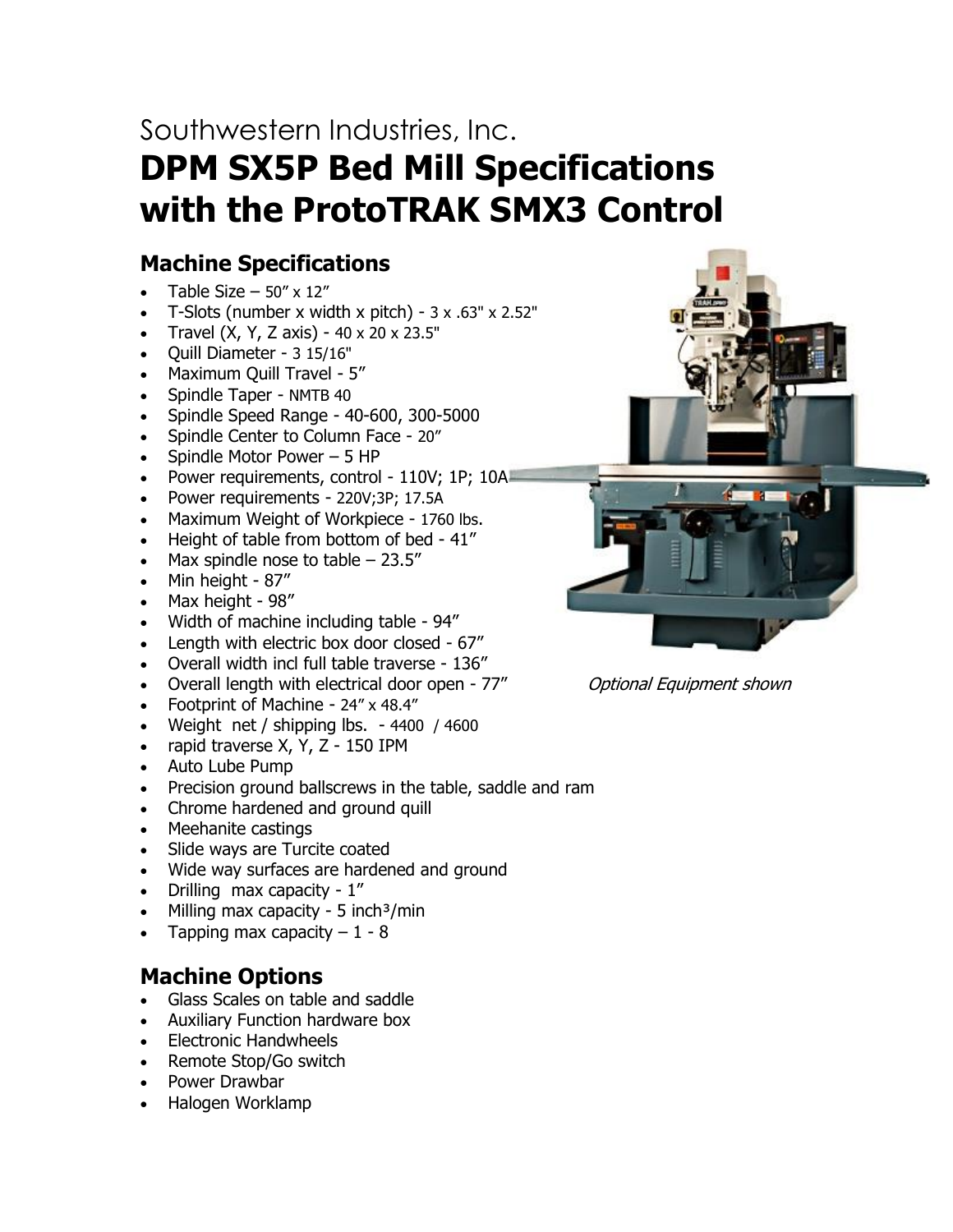- Chip Pan / Splash Shield
- Coolant Pump
- Spray Coolant
- Table Guard Enclosure
- Limit Switches
- Vise

# **ProtoTRAK SMX System Specifications**

**(O) indicates optional feature**

## **ProtoTRAK System Hardware**

- ProtoTRAK SMX CNC
- Two- or three-axis CNC, 3-axis DRO
- Real handwheels for manual operation
- 10.4" color active-matrix screen
- Industrial-grade Pentium® processor
- 1 GB Ram
- 4 USB connectors
- Override of program feedrate
- LED status lights built into display
- RJ45 Port and Ethernet card (O)
- Override of program spindle speed (O)
- USB Thumb drive flash memory 512 MB or more (O)
- Uncluttered front panel with few hard keys
- Integrated Ram and Quill encoders resolve to one Z dimension

#### • **Software Features – general operation**

- Clear, uncluttered screen display
- Prompted data inputs
- $\bullet$  English language no codes
- Soft keys change within context
- Windows® operating system
- Selectable two or three-axis CNC
- Color graphics with adjustable views
- Inch/mm selectable
- Convenient modes of operation

#### **DRO Mode features**

- Incremental and absolute dimensions
- Jog at rapid with override
- Powerfeed X, Y or Z
- Do One CNC canned cycle
- Teach-in of manual moves
- Servo return to 0 absolute
- Tool offsets from library
- Go To Dimensions (O)
- Spindle speed setting with manual override
- Fine/Course handwheel resolution (O)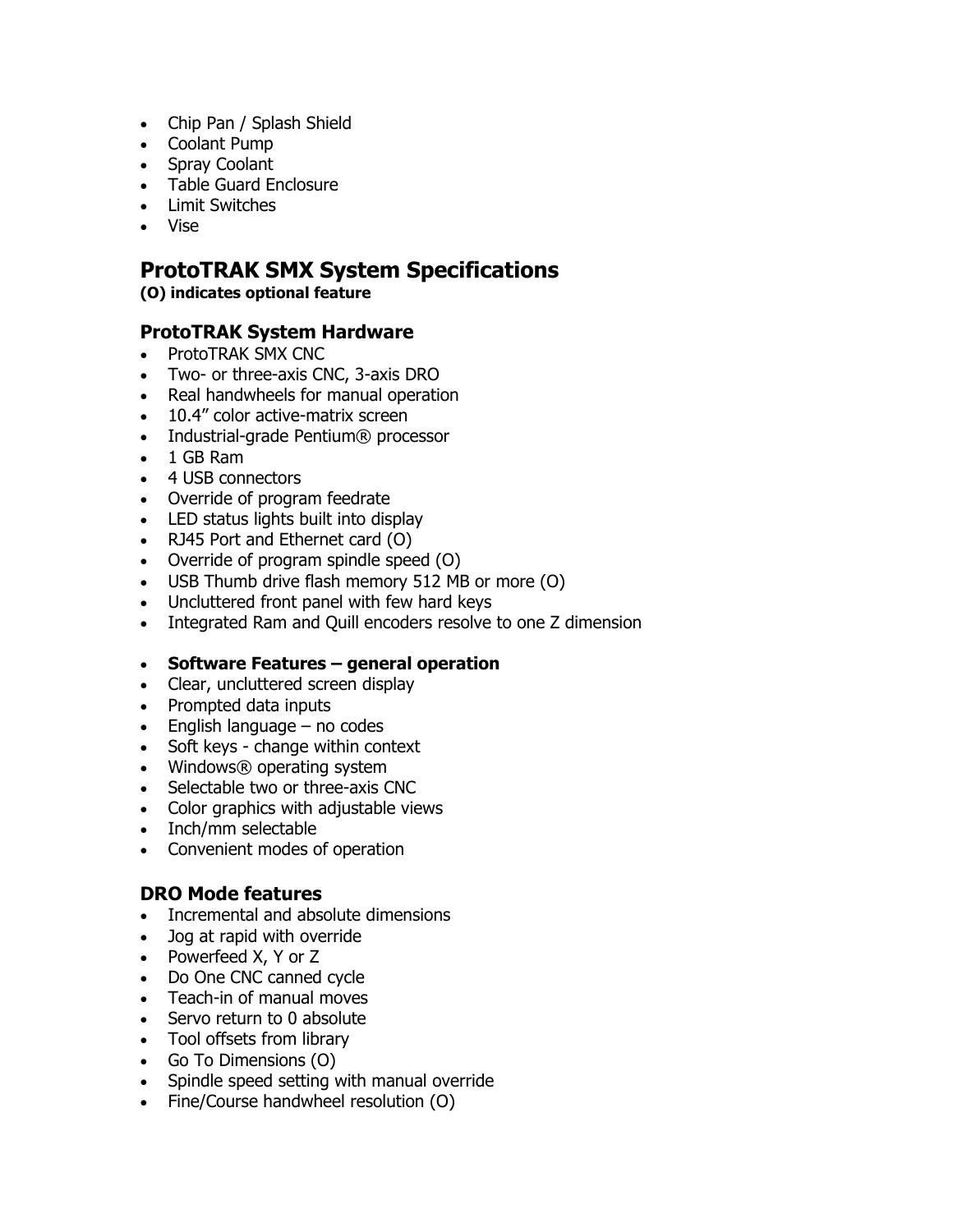## **Program Mode features**

- Auto Geometry Engine (O)
- Geometry-based programming
- 3-axis geometry programming (O)
- Tool Path programming (O)
- Scaling of print data (O)
- Multiple fixture offsets (O)
- Programming of Auxiliary Functions (O)
- Event Comments (O)
- Three-axis Geometry conversational programming (O)
- Incremental and absolute dimensions
- Automatic diameter cutter comp
- Circular interpolation
- Linear interpolation
- Look –graphics with a single button push
- List step graphics with programmed events displayed
- Alphanumeric program names
- Program data editing
- Program pause
- Conrad automatic corner radius
- Programmable spindle speeds
- Math helps with graphical interface
- Auto load of math solutions
- Tool step over adjustable for pocket routines
- Pocket bottom finish pass
- Selectable ramp or plunge cutter entry
- Subroutine repeat of programmed events
- Nesting
- Rotate about Z axis for skewing data
- Mirror of programmed events (O)
- Copy  $(0)$
- Copy rotate (O)
- Copy mirror (O)

#### **Canned cycles**

- Position
- Drill
- Bolt Hole
- Mill
- Arc
- Circle pocket
- Rectangular pocket
- Irregular Pocket (O)
- Circular profile
- Rectangular profile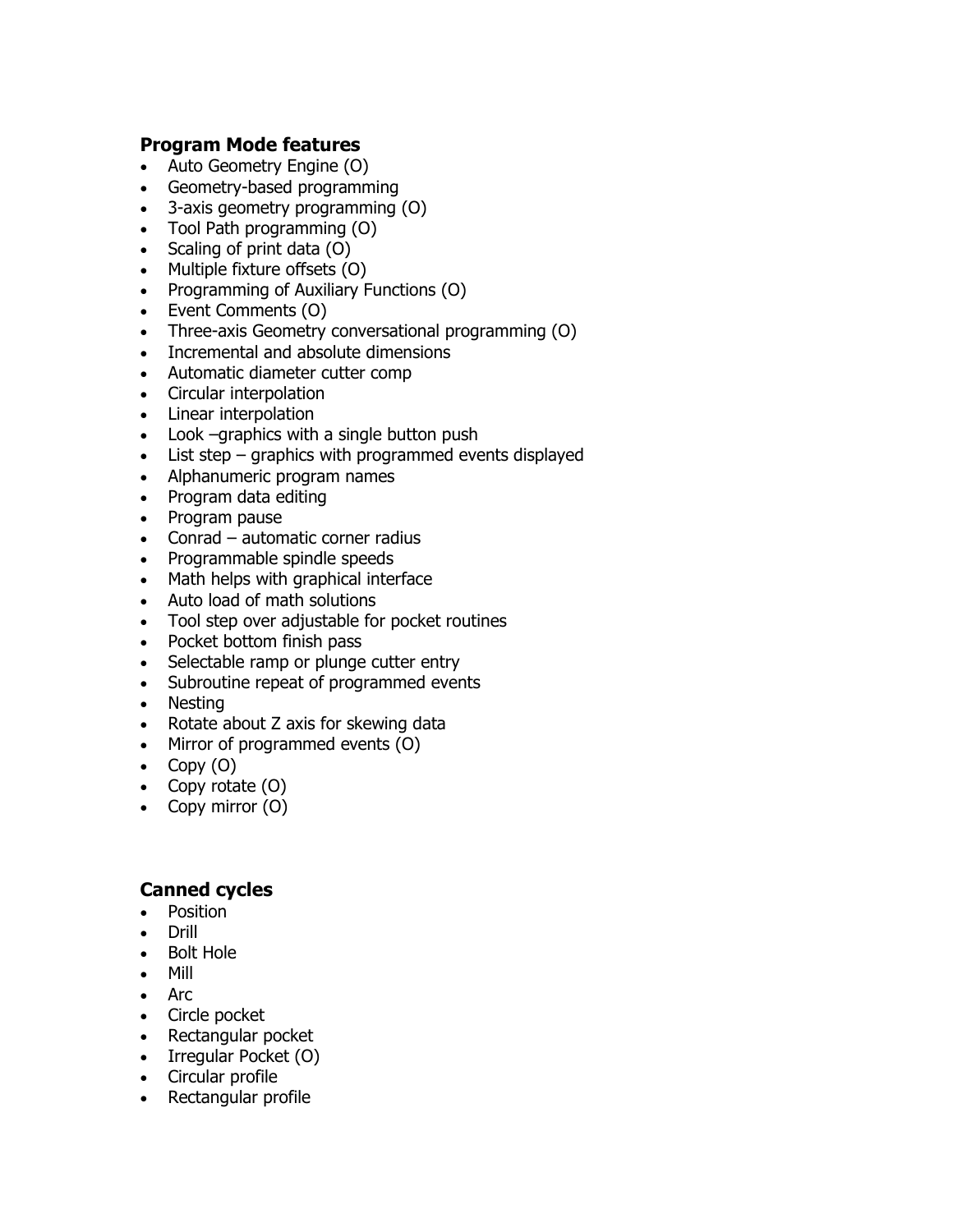- Irregular Profile(O)
- Circle Island (O)
- Rectangular Island (O)
- Irregular Island(O)
- $\bullet$  Helix (0)
- Thread milling (O)
- Engrave(O)
- Tapping(O)
- Face Mill (O)

## **Edit mode Features**

- Delete events
- Erase program
- Spreadsheet editing (O)
- Global data change (O)
- G-Code editor (O)
- Clipboard to copy events between programs (O)

## **Set Up Mode Features**

- Program diagnostics
- Advanced tool library
- Tool names
- Tool length offset with modifiers
- Advanced diagnostic routines
- Software travel limits
- Tool path graphics with adjustable views
- Program run time estimation clock (O)

# **Run Mode Features**

- TRAKing (O)
- Trial run at rapid
- 3D CAM file program run
- 3D G code file run with tool comp
- Real time run graphics with tool icon
- Countdown clock to next pause or tool change (O)

## **Program In/Out Mode Features**

- Program storage to USB flash drive
- CAM program converter
- Converter for prior-generation ProtoTRAK programs
- DXF/DWG file converter (O)
- Selection of file storage locations (O)
- Automatic file back-up routine (O)
- Preview graphics for unopened files (O)
- Networking (O)

# **Control Options**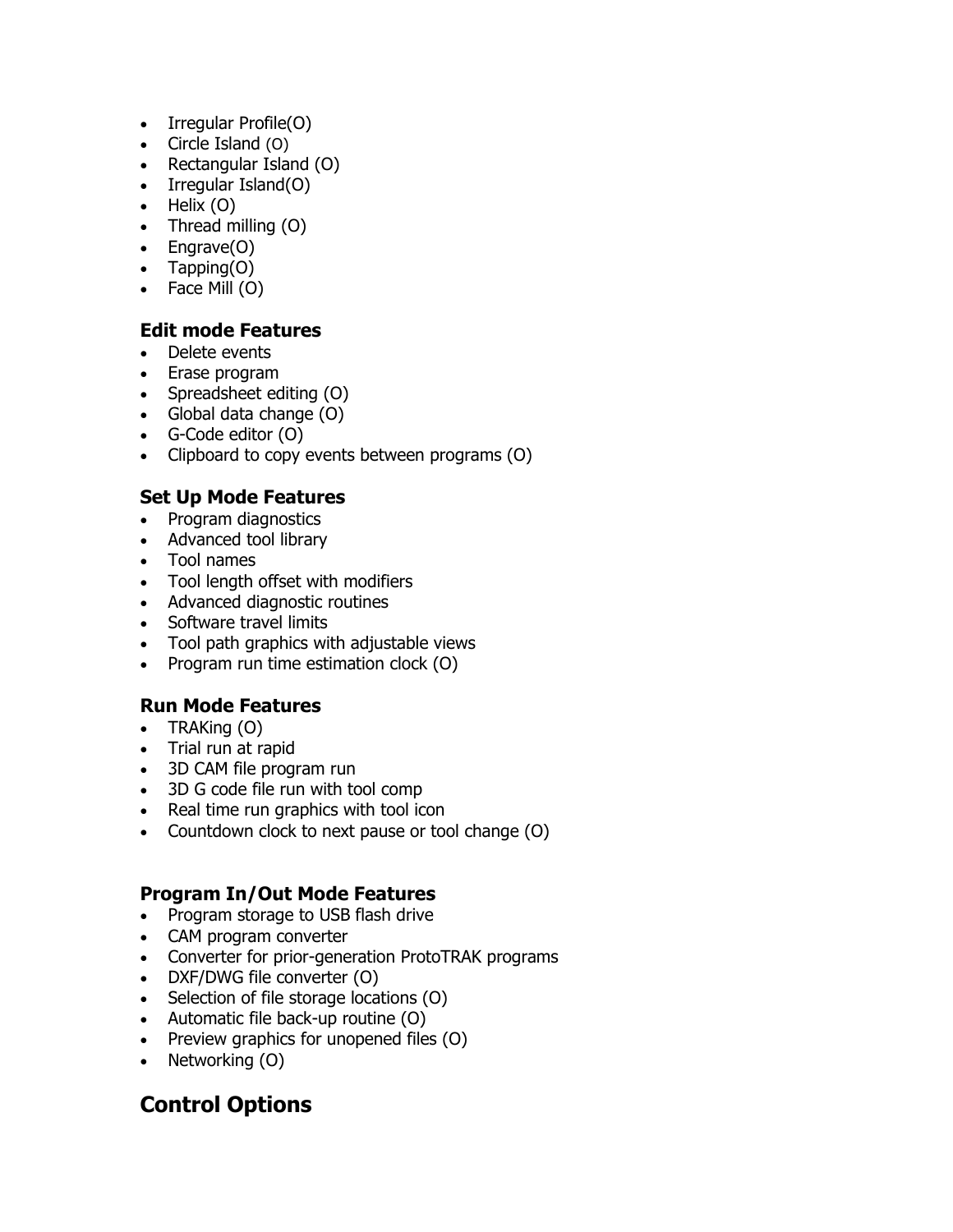## **Advanced Features with Verify Option**

- Verify see a 3-D model machined before cutting chips
- Auto Geometry Engine ™
- Programmable Auxiliary functions
- 3-axis conversational programming
- Additional Canned Cycles:
	- Irregular Pocket
	- Circle Island
	- Rectangular Island
	- Irregular Island
	- Irregular Profile
	- Helix
	- Thread milling
	- Engrave
	- Tapping
	- Face Mill
- G-Code editor
- Countdown clock to next pause or tool change
- Total program time estimator
- Spreadsheet editing
- Global data change
- Scaling of print data
- Multiple fixture offsets
- Event comments
- Tool path conversational programming
- Mirror of programmed events
- Copy with or without offsets
- Copy Rotate
- Copy Mirror
- Clipboard to copy events between programs

## **Networking Option**

• Networking via RJ 45 port

#### **The DXF File Converter Option**

- Import and convert CAD data into ProtoTRAK programs
- DXF or DWG files
- Chaining
- Automatic Gap Closing
- Layer control
- Easy, prompted process you can do right at the machine

#### **CAM Out Converter Option**

Save ProtoTRAK files as CAM files for running on different controls

#### **TRAKing/Electronic Handwheels Option**

- Electronic Handwheels on X and Y (replaces the mechanical handwheels)
- TRAKing of programs during program run